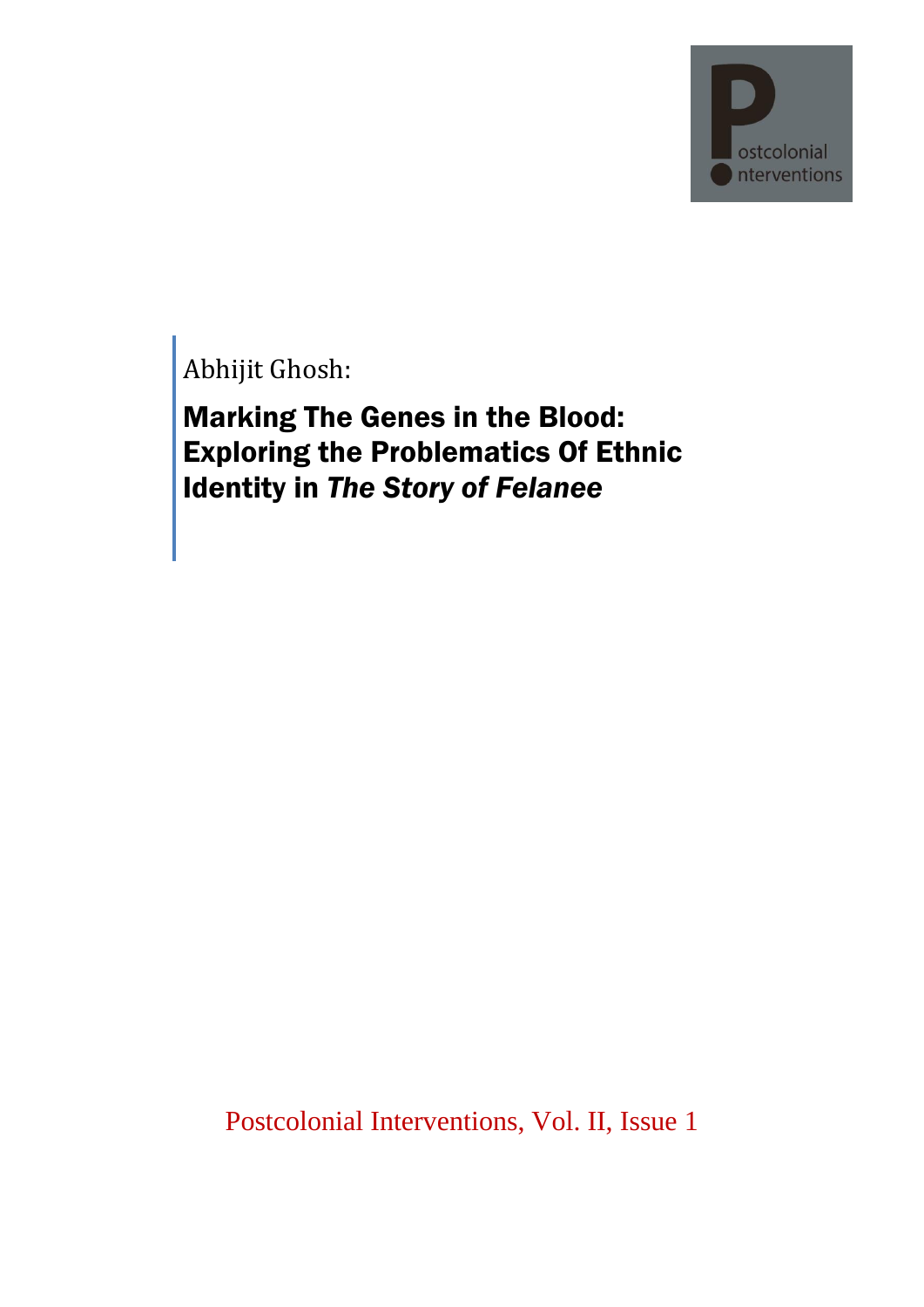#### **Abstract:**

Ethnic identity as the primary attribute of a human being and ethnicity as genetically determined, as primordial, is a predominant notion in several nationalist and separatist discourses. An ethno-cultural conception of nationality lays emphasis on a community of believed common descent with a common history to which the members are bound by birth. In recent times, ethnic identity has emerged as the primary mobilizing force in the struggle for power and resources especially in third world spaces. *The Story of Felanee*, delineates the problematics of ethnic identity in the backdrop of ethnic conflict in Assam, between the ethnic-Assamese desiring complete dominance or even independence, the Boros claiming a separate state, and Bengalis who belong nowhere. I wish to demonstrate, through an analysis of the text, how the novel challenges the reification of human beings into ethnic subjects. The novel questions the preconceived notion of biological descent and therefore challenges the essentialist underpinnings of the notion of ethnic identity. The concept of ethnic identity, which usually confronts us as uniform and homogenous, is exposed as inconsistent and unstable. I also wish to discuss how ethnicity functions as a discourse of power propagated by dominant groups and therefore counter primordialist notions and argue in favour of constructivism as the basis of ethnicity. The analysis also reveals how ethnic ideologies construct signifiers of difference to recognise, isolate and identify the other and how the reducing of the human to the non-human, a migrant into a "locust", facilitates the justification of violence against the "other".

**Keywords**: ethnicity, identity, primordial, ethnic violence, Assam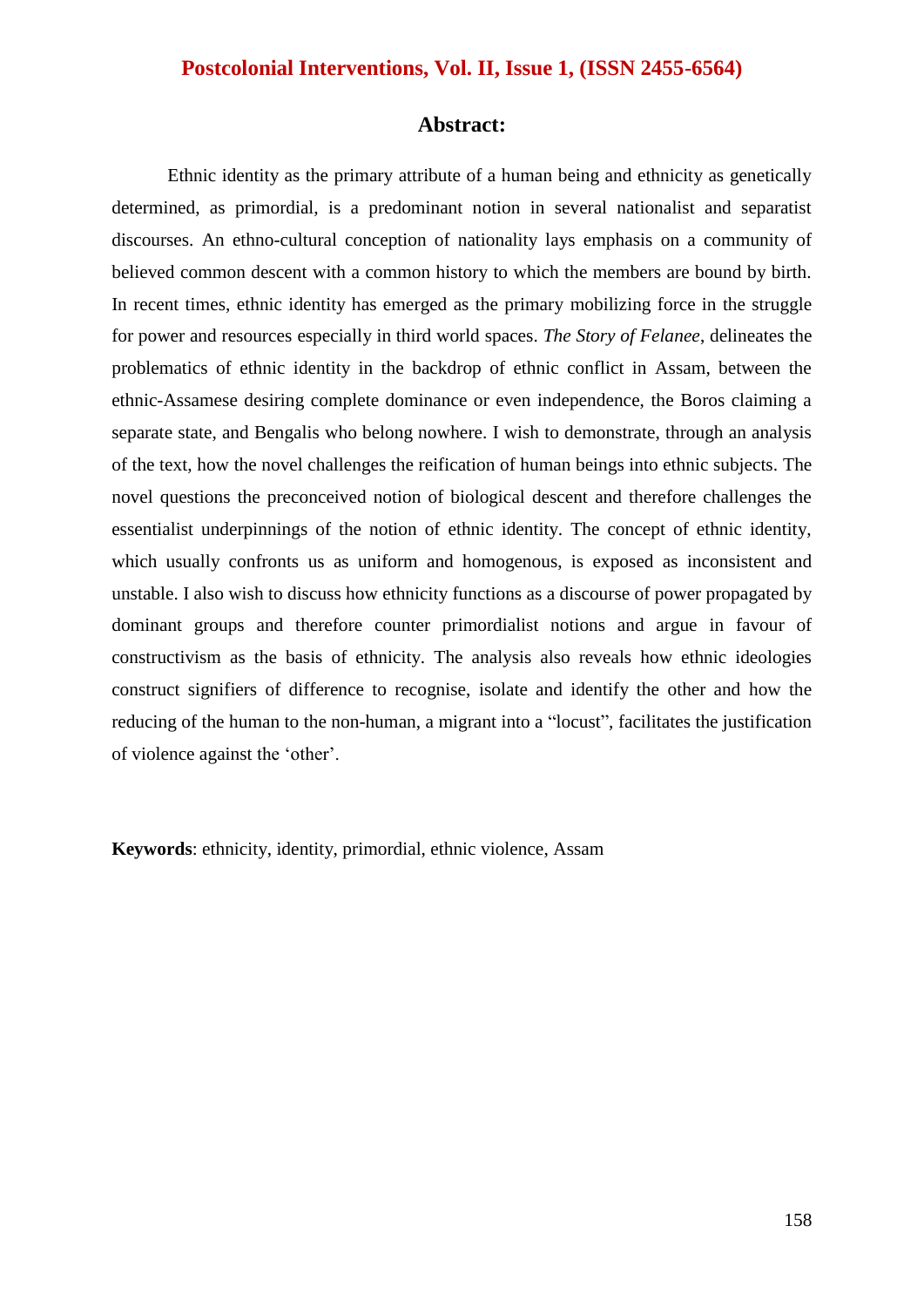The emphasis on ethnic identity and the violence it generates in Arupa Patangia Kalita"s *The Story of Felanee* (2011) compels a deeper consideration of the phenomenon of ethnicity and its consequences on individual life and subjectivity. Ethnic identity as the primary attribute of a human being and ethnicity as genetically determined, as primordial, is a predominant notion in several nationalist and separatist discourses. In discourses of nationalism, an ethno-cultural conception of nationality lays emphasis on a community of supposed common descent with a common history to which the members are bound by birth. The view had its origins in German romanticism and in organicist ideas of immemorial biological character of nations. Recounting the origins of ethnic nationalism, Stefan Wolff says that its roots may be traced back to the ideas generated in the writings of philosophers like Herder and Fichte and popularised by the German Romantic movement (53). The ideas of ethnic nationalism developed around cultural markers and language as these were regarded as "the embodiment of a people"s "essence"" (Wolff 53). Even in the age of globalization and the inevitable cultural mixing it brought about (or due to these very factors), these ideas continue to be emphasized in nationalist and separatist ideologies alike. The cultural domain as a site of power is increasingly exploited by such ideologies. Clifford Geertz, arguing that the people of newly formed states are more susceptible to primordial attachments, claims that a political consciousness centred on the structure of a state produces such sentiments: "it is the very process of the formation of a sovereign, civil state that, among other things, stimulates sentiments of parochialism, communalism, racialism, and so on, because it introduced into society a valuable new prize over which to fight and a frightening new force with which to contend" (270). Ethnic identity has therefore emerged as the primary mobilizing force in the struggle for power and resources.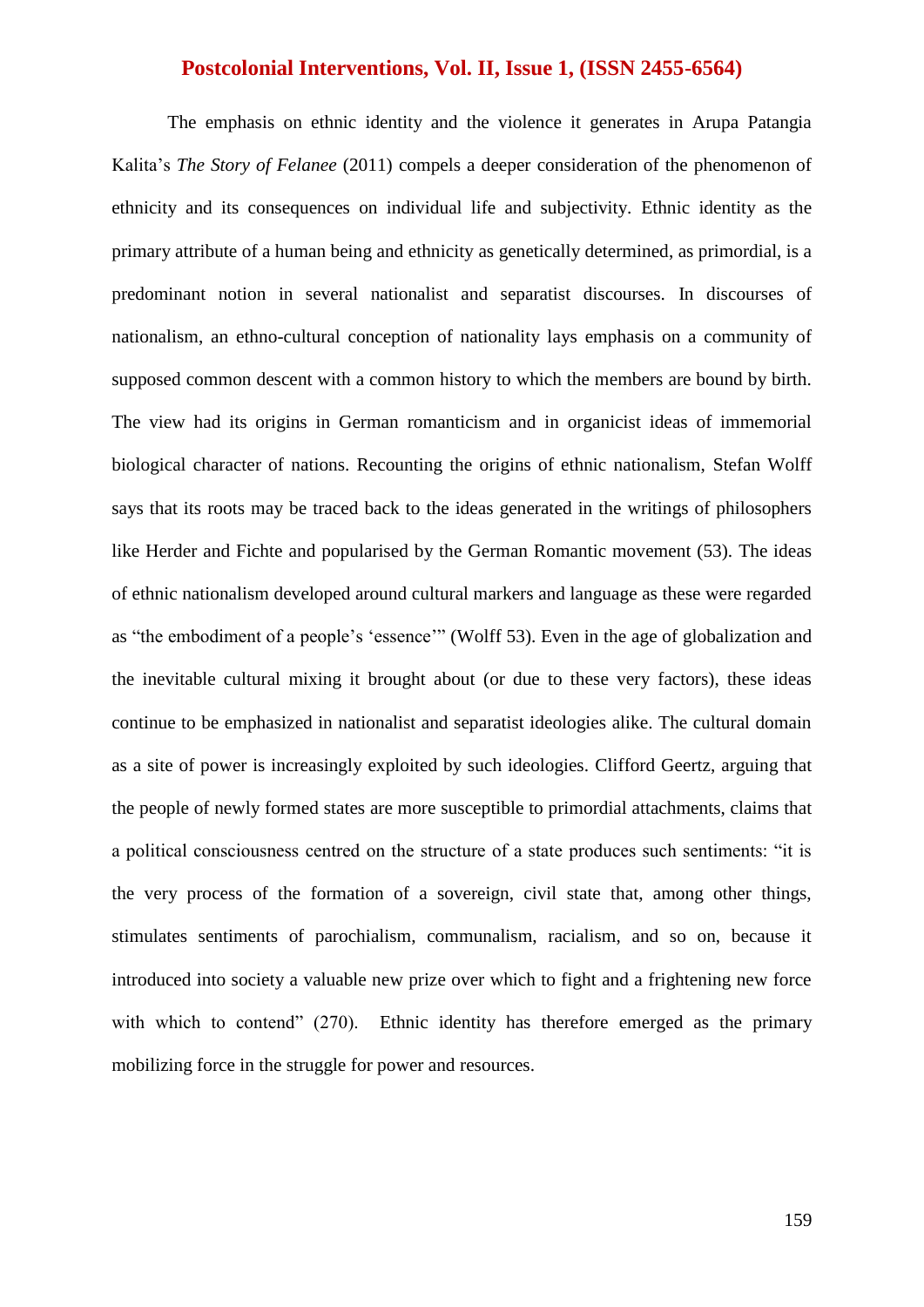*The Story of Felanee* delineates the problematics of ethnic identity in the backdrop of ethnic conflict in Assam, between the ethnic-Assamese desiring complete dominance or even independence, the Boros claiming a separate state, and Bengalis who belong nowhere. I wish to demonstrate, through an analysis of the text, how it challenges the reification of human beings into ethnic subjects. The novel was originally written and published in Assamese in 2003 and subsequently translated into English by Deepika Phukan and published in 2011. The plotline traces the story of Felanee from the brutal attack on their village, killing her husband and others and burning down the houses, to her impoverished condition in the rehabilitation camp, and finally to a meagre existence at the settlement at a forest beside a Rabha village where others like her had found a shelter.

The novel questions the preconceived notion of biological descent and therefore challenges the essentialist underpinnings of the notion of ethnic identity. The first chapter reveals Felanee"s ancestry and complicated ethnic inheritance and in this the seemingly uncomplicated novel locates its central problematic. The concept of ethnic identity, which usually confronts us as uniform and homogenous, is exposed as inconsistent and unstable. An ethnic group is generally conceived as a group perpetuated by descent. Max Weber held ethnicity to be a belief in common descent: "We shall call "ethnic groups" those human groups that entertain a subjective belief in their common descent . . ." (35). In the words of Fredrik Barth, an ethnic group is a population that is "largely biologically self-perpetuating" (75). A common descent or at least a belief in common descent is, therefore, a founding principle of an ethnic group. The investment in the idea of biological continuity is so widely accepted that it goes almost unquestioned. This is where one finds the intervention of a novel like the present one so singular and important. Felanee's ancestry is sketched out in the first chapter of the novel, a sort of "prelude" that situates the novel in its narrative context. The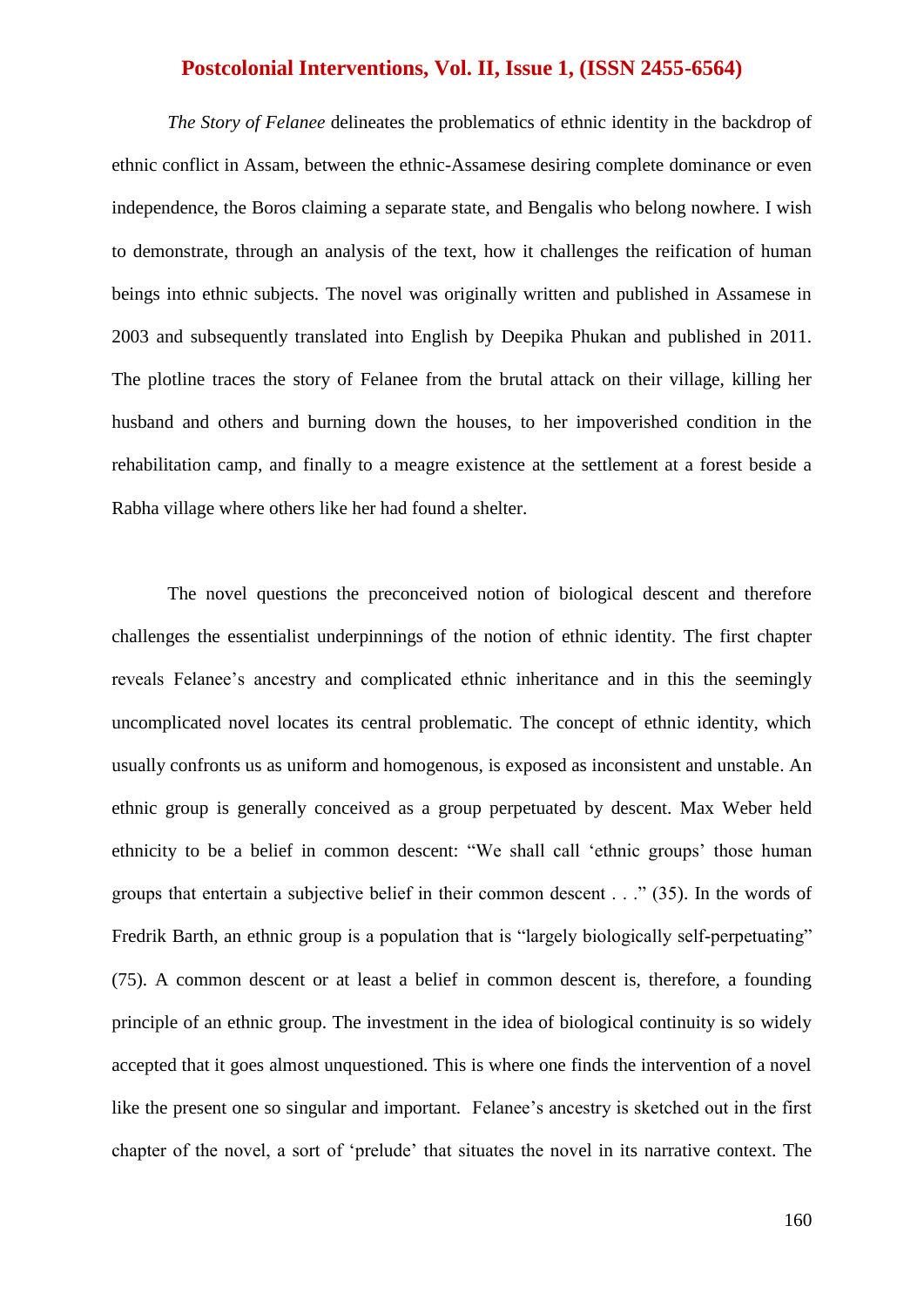story of two generations, Felanee"s grandmother Ratnamala and her mother Jutimala, are compressed within a few pages. Ratnamala, who belonged to a prosperous and powerful Assamese family had eloped with a Boro "mahout" Kinaram, and Jutimala was born of their union; Ratnamala died during childbirth and Kinaram was killed by Ratnamala"s family. Jutimala, brought up as a Boro by Kinaram"s family, married a Bengali trader Khitish Ghosh and both were killed in a brutal act of ethnic cleansing on the night Felanee is born. Felanee, therefore, borrows her "genes" from Assamese, Boro and Bengali ancestors. She reflects on her own mixed antecedents after some boys belonging to an extremist group at the Settlement warn her against getting involved with "mixed communities":

While rubbing the blood stains in her sador, she wondered about the various people whose genes ran in her blood.

Her Grandmother, Ratnamala's?

Her grandfather, the elephant mahout Kinaram Boro's?

What about her mother? Did she have more from Ratnamala or Kinaram? And what about herself? Did her blood have stronger genes from Khitish Ghosh? And what about the man who put the baby in her lap and decorated the parting of her hair with red sindhur? What about Moni"s blood? (185)

A biological notion of ethnicity that involves an insistence on blood descent, fails to circumscribe Felanee's identity. She cannot conceive of herself as having one identity in preference to others, and therefore the warning issued to her and the expression "mixed communities", leads to unresolved ambiguities.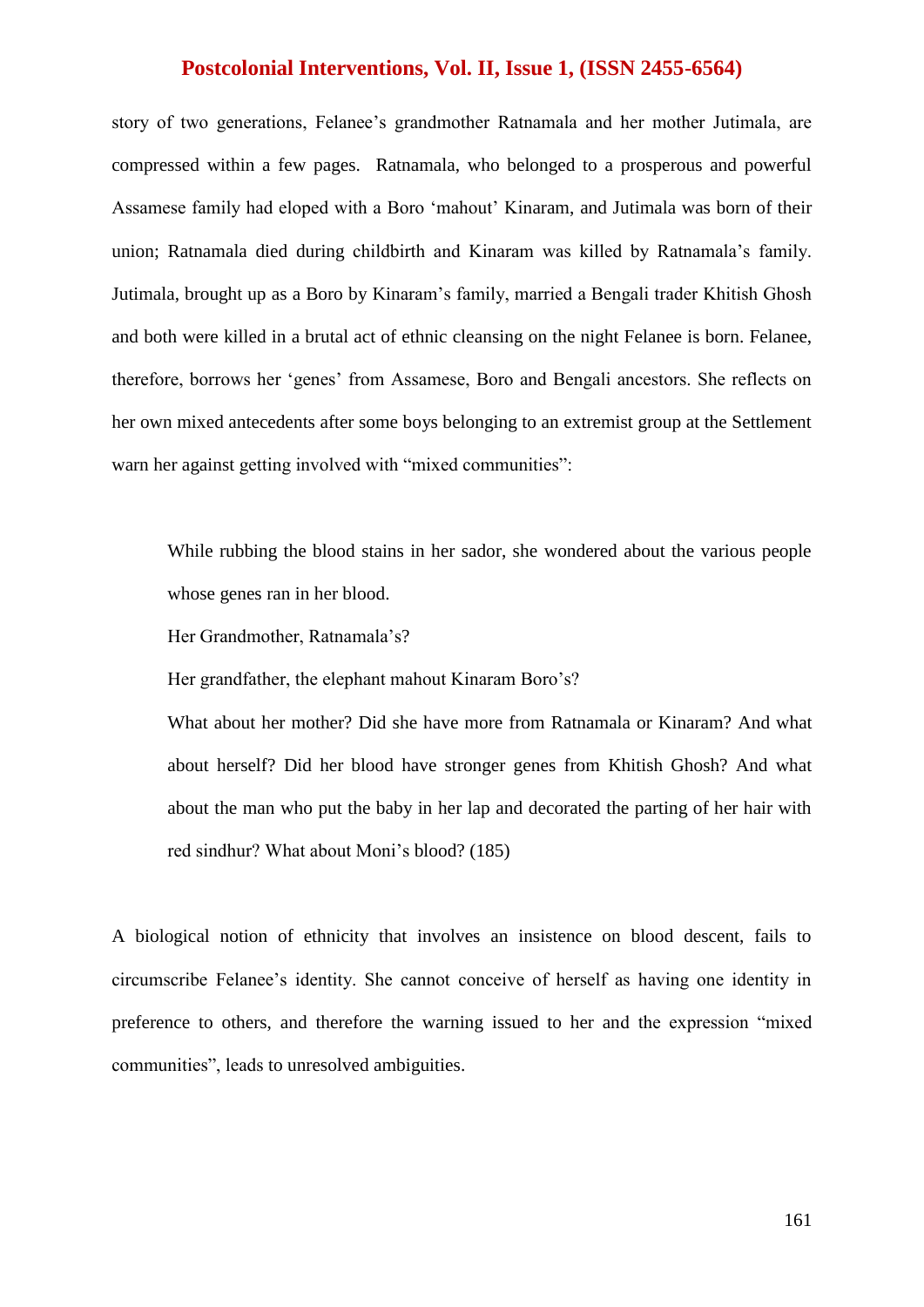The problem centres around Felanee's ethnic affiliation: to which ethnic group does she "belong"? Is ethnicity a matter of choice? If ethnicity becomes for someone a matter of choice, is it then a matter of political or affective choice? Or, to put it in another way, is the fact of making such a choice a political act? Apart from all these considerations, however, the most significant intervention achieved by the novel is that the incorporation of choice deconstructs the fundamental basis of ethnic identity. The matter of 'blood descent' which is so consistent in the discourse of ethnicity fails to impose on Felanee a distinctive identity. As people belonging to different ethnic identities claim her as one of their own, ethnic identity, within the person of Felanee, becomes a fluid notion of belonging, and not something static and stable. The problematisation of ethnic identity reflects the turn in critical thinking about subjectivity: "While nineteenth- and early twentieth-century expressions of identity politics often separated out a single defining characteristic as a point of powerful and practical emphasis, late twentieth century theorizations of subjectivity often brought to the foreground complications and plural social engagements" (Hall 110). These words point towards the widely held perception of a gradual waning of essentialist tendencies in the conception of identity, and evolution of a plural notion of identity, a movement towards the conception of hybrid subjectivity. The perception has been subsequently revealed to be overly optimistic in view of the persistence of the violent and atavistic passions generated by ethnicity. This novel, however, foregrounds the postmodernist position of rejecting essentialism and conceiving identity as plural and hybrid. But it also goes a step further in re-establishing the primacy of the much critiqued liberal humanist conception of the individual "human" essence.

Assamese nationalism is primarily based on ethno-linguistic identity and its violence is directed at "outsiders" on the basis of linguistic difference and place of origin (Baruah, 44- 90). In the novel, however, we find that such an insistence on an exclusionary group identity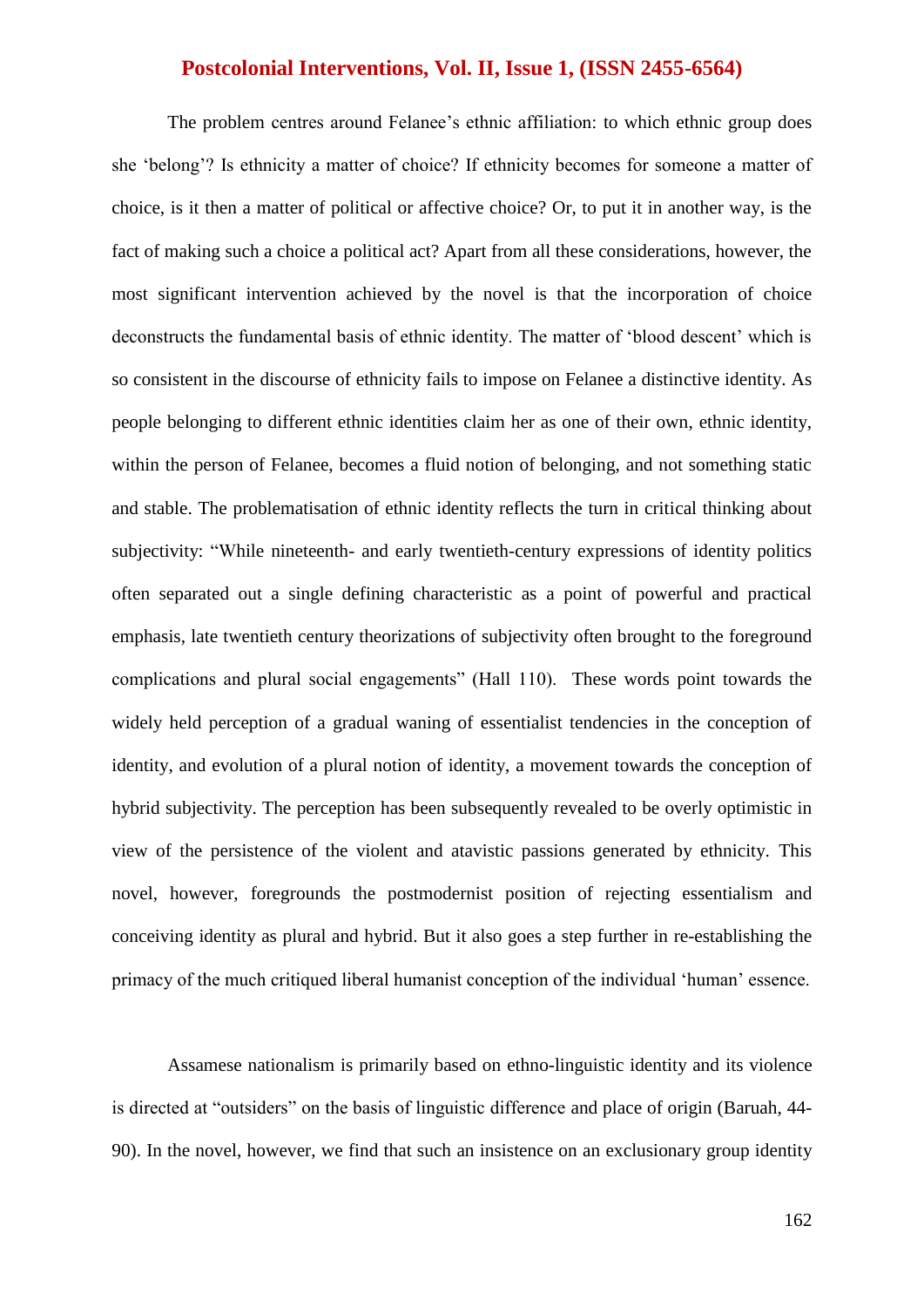is largely uneven among the Assamese. It did not exist among the Assamese families in the village where Felanee had lived happily with her husband; it is rather the external forces that disrupt and destroy the peaceful local world of the village. Violence, it is hinted again and again, attacks and affects people irrespective of ethnicity: "Most people had locked their homes and left. In most of the Assamese, Boro and Bihari homes the men remained behind while their families had left. In the Bengali homes even the men had gone" (16). Felanee, in spite of belonging to an Assamese household is asked by her husband to get ready to leave the village along with the other Assamese and Bengali families, but unfortunately they are not spared. In a gruesome recurrence of the violence that had marked Felanee's birth about two decades ago, the village is attacked by marauders and while Felanee and her son Moni barely manage to escape, her husband Lambodar is killed and her house burnt. In the interpersonal relationships depicted within the village, between the families of Biren Baishya, Rati Saha, Haren Das and theirs, or in the settlement, between Kali Boori, Jon"s mother, Minoti, Ratna"s mother and Felanee, ethnicity never becomes important enough to affect interpersonal relationships, and the incidents of violence are seen as external disruptive forces, threatening their meagre existence. Therefore, it may be argued that the uncritical notion of uniform attitude, feeling and sentiment within the ethnic community that usually attends the discourse of ethnicity is challenged in the text.

Besides, the text also responds to the inhumanity, often justified in identity politics to malign, reduce or eliminate the "other". In the discourse of ethnicity, the "self" is constructed on the basis of the "non-self", or, to put it in another way the "other" is "made" to be the "nonself'. Here the legitimacy of the Assamese 'self' is constructed as opposed to the illegitimacy of the Bengali or Boro "other", the "locust", the parasitic "non-self". Contributions to the psychoanalytic examination of ethnic and racial hatred includes similar categorisations such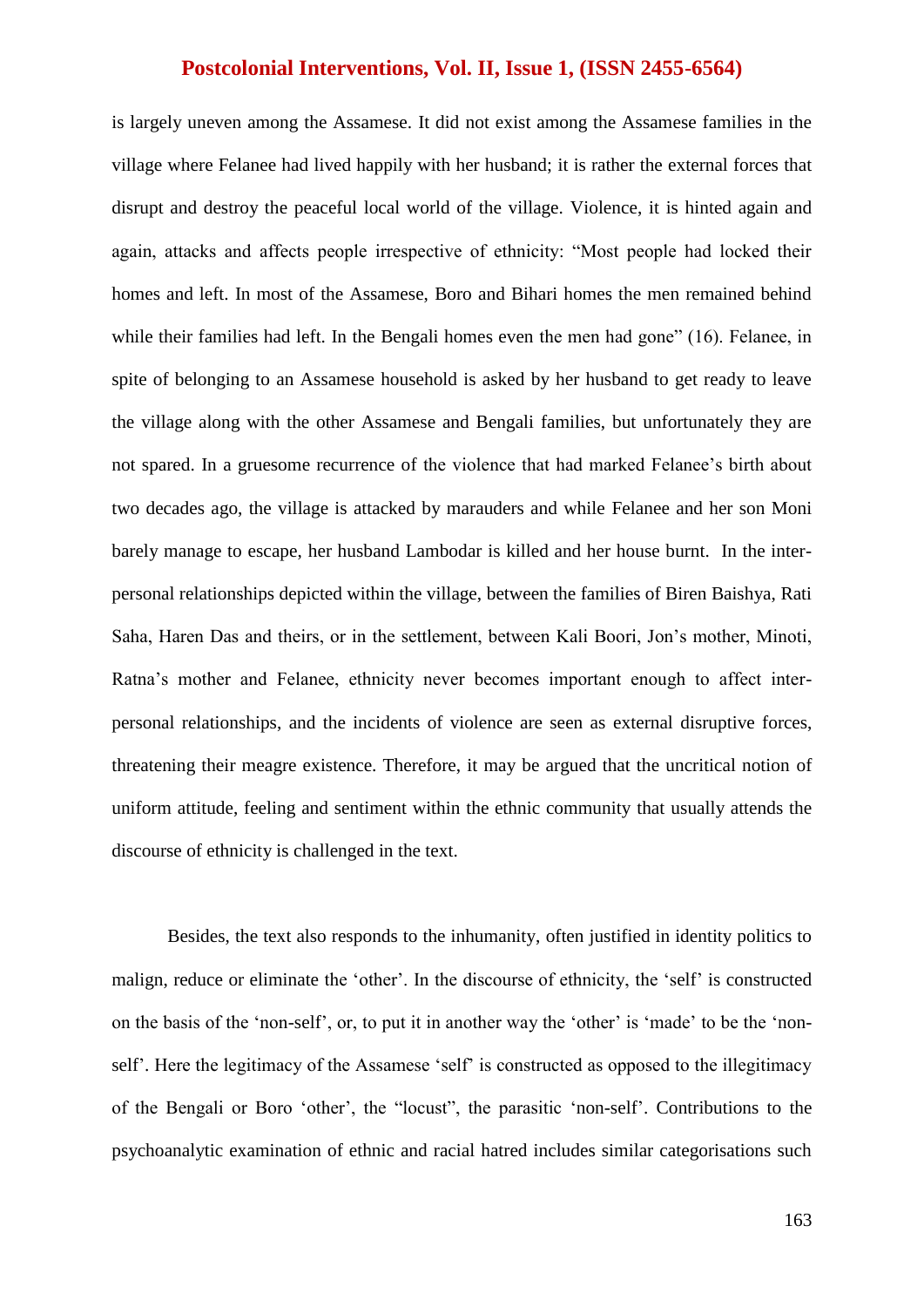as Mary Douglas's concept of the "slimy" and Zygmunt Bauman's concept of the "stranger" (Clarke 14-15, 4). Douglas shows that the boundaries of the body are symbolic of societal boundaries and illustrates how the discourse of "othernness" constitutes the "other" as dirty, polluting and dangerous that may contaminate and ultimately cause disorder in society; the emphasis on difference is used to preserve order, which in turn sustains the difference (Clarke 14-15). Bauman formulates the concept of the "familiar stranger" who like the "slimy" is a psychosocial character, "a manifestation, a projection and internalisation of our fear of difference, of being polluted, of being psychologically invaded by otherness" (Clarke 4). Ethnic ideologies often work by portraying the 'other' or the 'non-self' as the 'non-human', undeserving of human feeling, and therefore justify the use of violence against them. It is the propagation of this psychology of hatred by ethnic politics that the text portrays, such as the instance when "two senior leaders" leading the ethnic cleansing "told the Assamese people to forget words like humanity, love and compassion" (20). This dehumanizing aspect of ethnic politics is elaborated in the episode at the refugee camp where the doctors refuse to treat Felanee, who is at an advanced stage of pregnancy and sick with exhaustion and trauma, as they suspect her of being a Bengali and therefore an "outsider", and enemy, due to the shell bangles in her hand:

She held up Felanee's wrist with the white shell bangles, traditionally worn by married Bengali women, and asked, "Is this the reason for neglecting her?" Another boy in a white coat flung angry words at her, "Why do you have a such a soft spot for these people?"

"Because they are human beings," she retorted.

"Do you call these locusts human beings? It is because of people like you that the Assamese people are in this plight," the boy said accusingly. (30)

164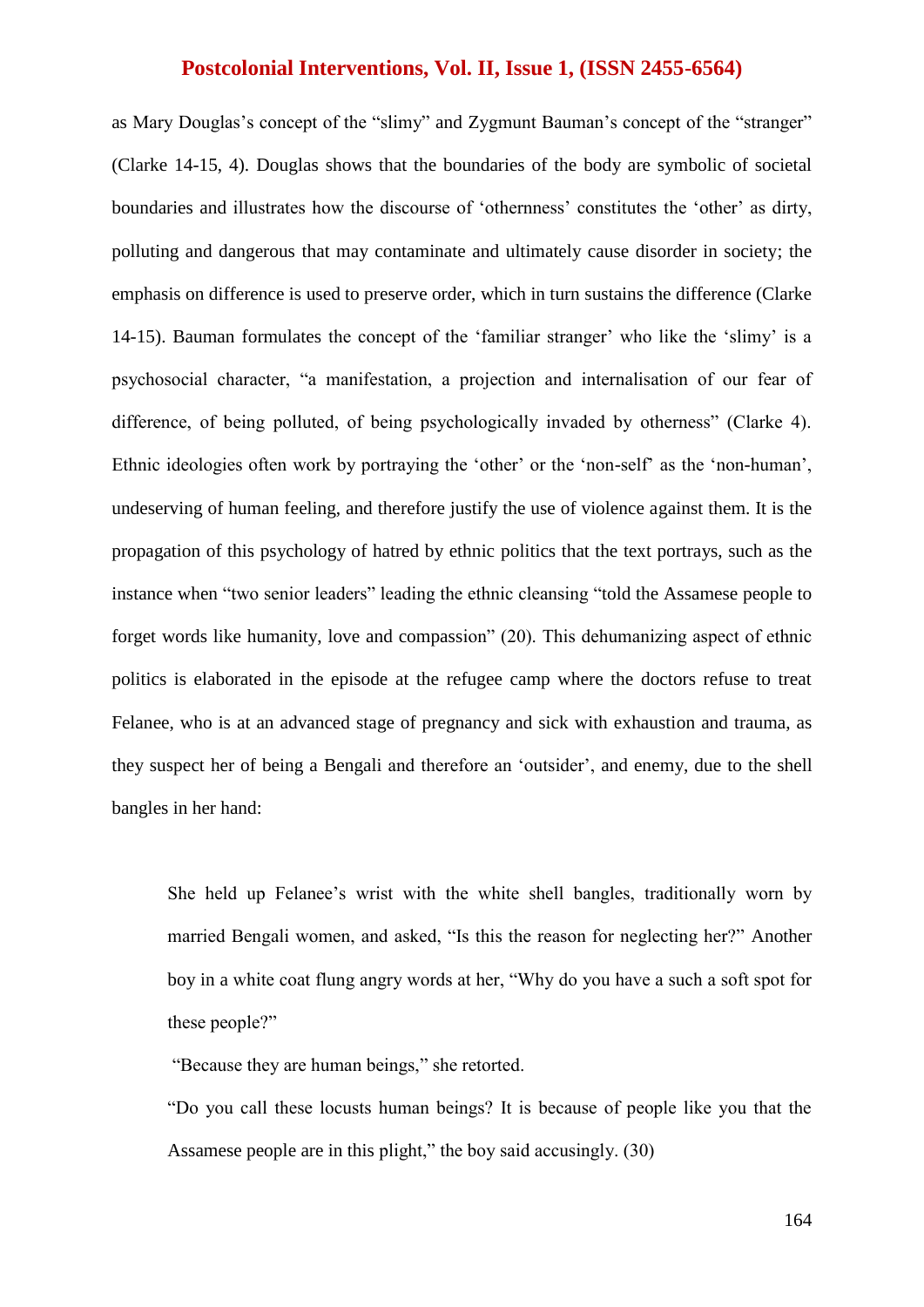Ethnicity as identity politics is generally contemplated as providing a selfhood to people, but it may also be revealed to be a cruel force that reduces "other" human beings to objects. When Felanee, lying down helpless and sick in the refugee camp, is charged about her identity by a doctor, she stares at him quite uncomprehendingly, almost unable to reply. The text reveals that ethnicity, especially in times of conflict, becomes so overwhelming that it seeks to subsume every other aspect of a human being, it does not recognise sickness or gender or even motherhood, so that a doctor, blinded by this overpowering discourse, may question a pregnant woman, "What are you?". The uncomprehending reaction of the doctors to the word "human" uttered by Felanee in response further emphasizes the power of the discourse of ethnicity, its power to render the category of the 'human' meaningless.

Another boy in a white coat, examined her, and remarked that the baby"s condition was not good. He then asked her, "What are you, anyway?" Stunned at this question, she kept looking at him. The boy stared back at her. Why was she taking so long to answer such a simple question, he thought. She, in turn, muttered the question to herself. "What are you?" Yes, she thought, What am I? "Just a human being, what else?" she said. Biren Baishya and the boy just heard that one word: "human". (32)

There is, we notice, an objectification inherent in the framing of the question: She is asked "what are you", instead of "who are you". Felanee's reply challenges this objectification. Felanee's resistance to a "true Assamese" identity being imposed on her, albeit in order to escape being labelled a "locust" outsider, shows her as retaining a subjective essence. She is unwilling to surrender her subjectivity to definitions available from society; rather she wills to resolve the question of her ethnic identity herself.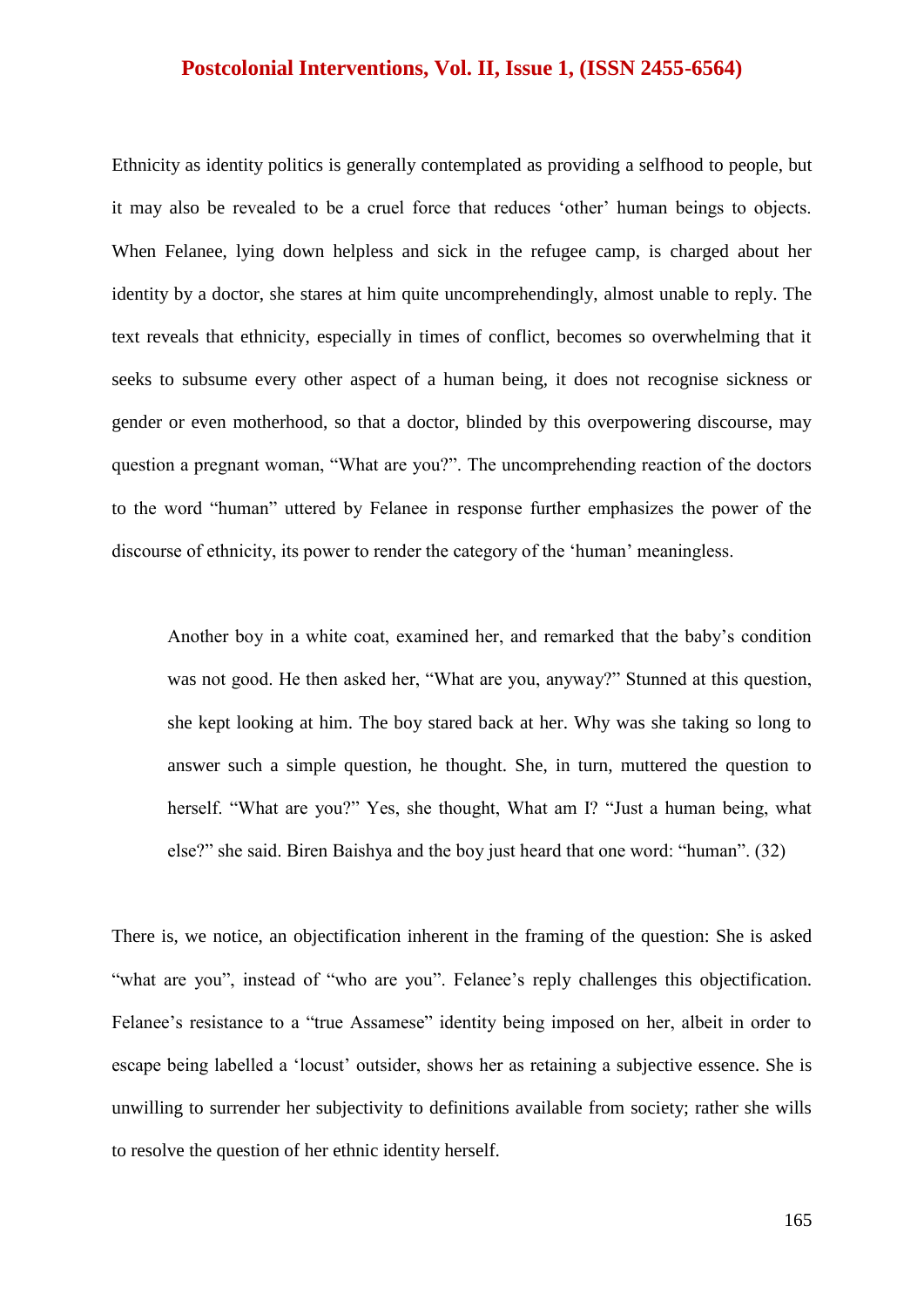The text, it may be argued, considers ethnicity as a discourse of power propagated by dominant ideologies. It is akin to the view highlighted by theorists like Wan and Vanderwerf: "Ethnicity based on people"s "historical" and "symbolic" memory, is something created and used and exploited by leaders and others in the pragmatic pursuit of their own interests" (7). The text's correlation of the politics of ethnicity with wilful lawlessness and display of raw power is evident in the depiction of the local events at the Settlement. The signing of the 'historic' Assam Accord in 1985 is represented in the following manner in the text:

Suddenly there seemed to be utter chaos in the market place. A group of boys arrived and started grabbing the ducks, pigeons and fowl that were left in the market. They also snatched all the meat at the butchers, as though the entire place belonged to them. It was obvious that these boys had no intention of paying what they had taken. Shouting slogans of "Long live Assam," "Long live Assam Accord", "Long live Bhrigu Phukan", "Long live Prafulla Mahanta", they started looting the shops. (112)

The text also constitutes in an ironic mode the rhetoric of a "golden" era promised by ethnic ideologues through the representation of a deceiving, manipulative and devious personality of Minoti's lover. Minoti, one of the women Felanee befriends at the Settlement, had been exploited by this man, the spoilt son of a rich household. This man later becomes a political leader and subsequently joins a secessionist outfit. His manipulation of Minoti with the dreams of "a happy home in the golden State of Assam" (113), can be extended as equivalent to his role as a political leader selling dreams of a golden future to people. Through the paralleling of Minoti"s naive hopes and the incident encountered during the conversation, the text undertakes a virulent subversive attack on the desire for power and dominance that such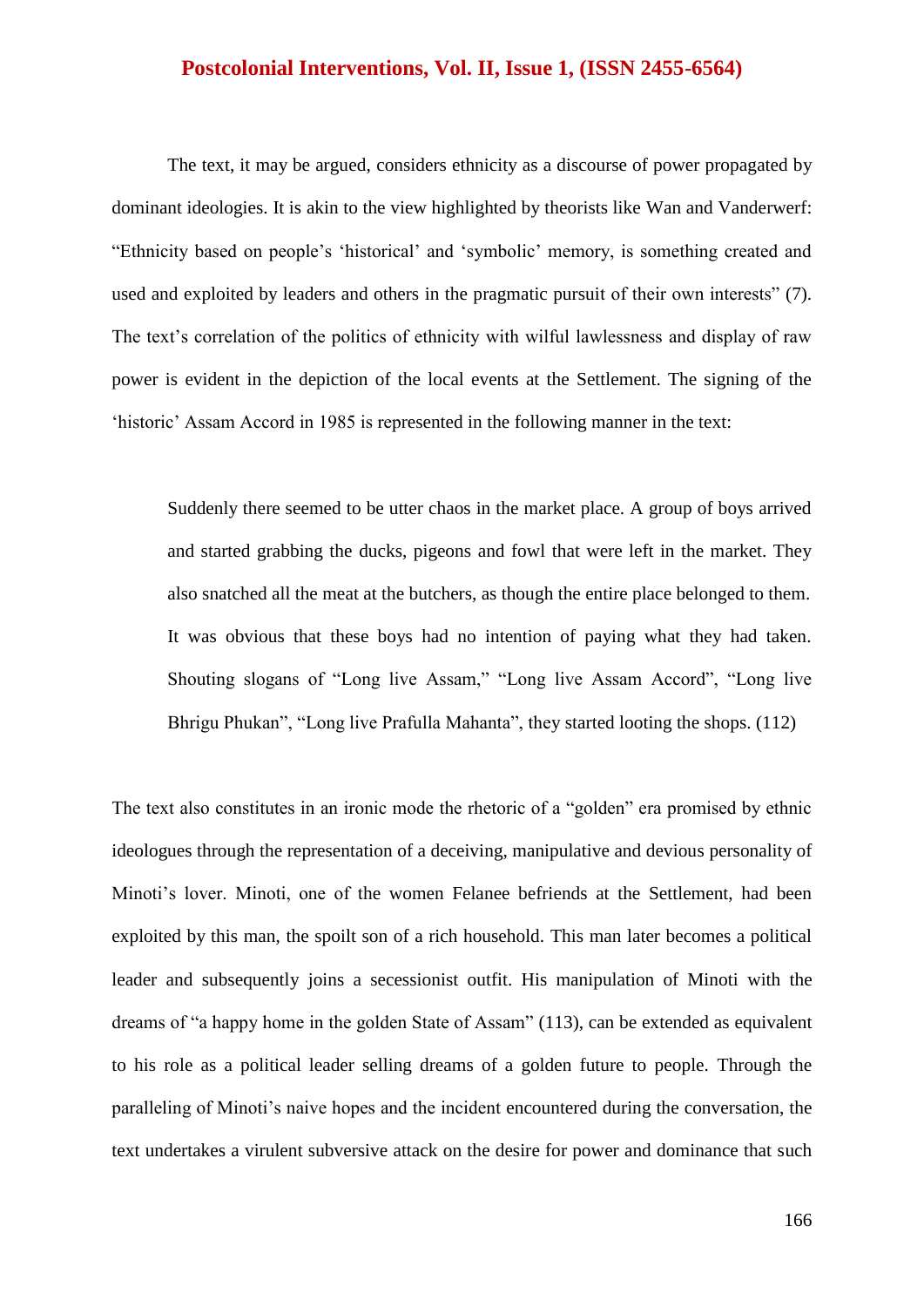manufactured dreams conceal and reveals how even Assamese dissenters are turned into "traitors" by the self-aggrandizing discourse of power:

[Minoti:] "He used to say that this was the only person who could drive out the infiltrators from Assam. He was the only person who could change the whole face of Assam and bring progress. And then the two of us could have a happy home in the golden state of Assam. . .

As they walked home amidst the turmoil, a scene in the corner of the road shocked them. An elderly man was arguing with a group of boys. . . . "You must take back your words about the future of the Assam Accord."

[Old man: ] "No, I won't. I tell you nothing is going to come of this Accord."

[Boys:] "Why not? It is traitors like you that talk thus!"

[Old man: ] "Your leaders will be busy amassing wealth; Assam will soon become a graveyard."

[Boys:] . . . "Beat him up."

[Boys:] "Finish the traitor." (113-114)

On a similar note, the confrontation between the Assamese lady and the young doctors at the medical camp reflects on the psychologically deadening power of a violent ethnic discourse that renders both humanitarian feelings and professional responsibilities redundant. The Assamese lady who comes to the rescue of Felanee, lying sick, traumatised and untreated by the doctors at the camp, severely criticises the Assamese leaders for propagating ethnic hatred for selfish gains: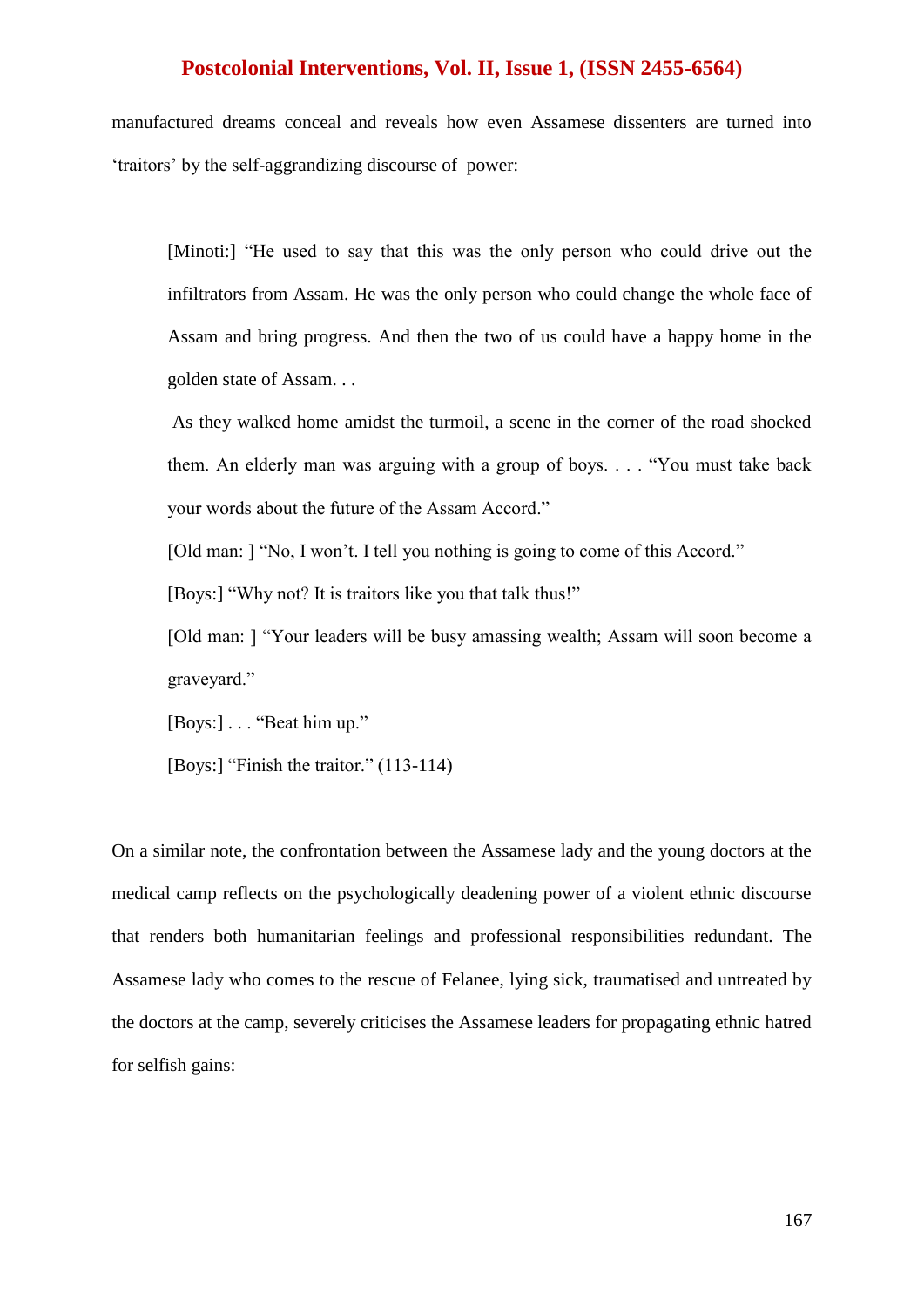Your revolutionary leaders want to lord over the common people. To sit on thrones, and deprive them of their hard earned money. You people call for blackouts in the name of revolution. There will come a time when Assam will have a perpetual blackout; do you understand?" The woman was trembling with rage.

With his hand raised, one of the boys came charging at her. She too walked up to him aggressively. "Yes, come along! What do you want to do? If you kill me it would be like killing an ant. You want to break that person's skull and throw him onto the road. You want to destroy anyone who wants to take Assam on the path of advancement. Your leaders are playing this game in order to enjoy princely comforts at the cost of the Assamese people!" (31)

The imposition of an Assamese identity that is "naturally" violent to Bengali identity is therefore rejected in the text and a view of ethnicity as politically directed creation of difference is highlighted.

The text highlights the importance of ethnic markers and their symbolic value and the consequent objectification of the human. Ethnic ideology constructs signifiers of difference to recognise, isolate and identify the other. A strategy of the dominant ideology of reducing the human to the non-human, a migrant into a parasitic "locust", facilitates the justification of violence against "it". There are several instances in the novel when ethnic markers assume primary importance, relegating the human being to secondary status, objectifying the individual subject. Bulen, a distant relative, warns Felanee of dire consequences if she fails to show herself as a Boro by wearing a traditional Boro dress, a dokhona, as Bulen reminds her, "You have Boro blood in you. You are Kinaram Boro"s granddaughter, don"t forget!" and orders, "No one should wear the dress of other communities. As of now, all Boros must wear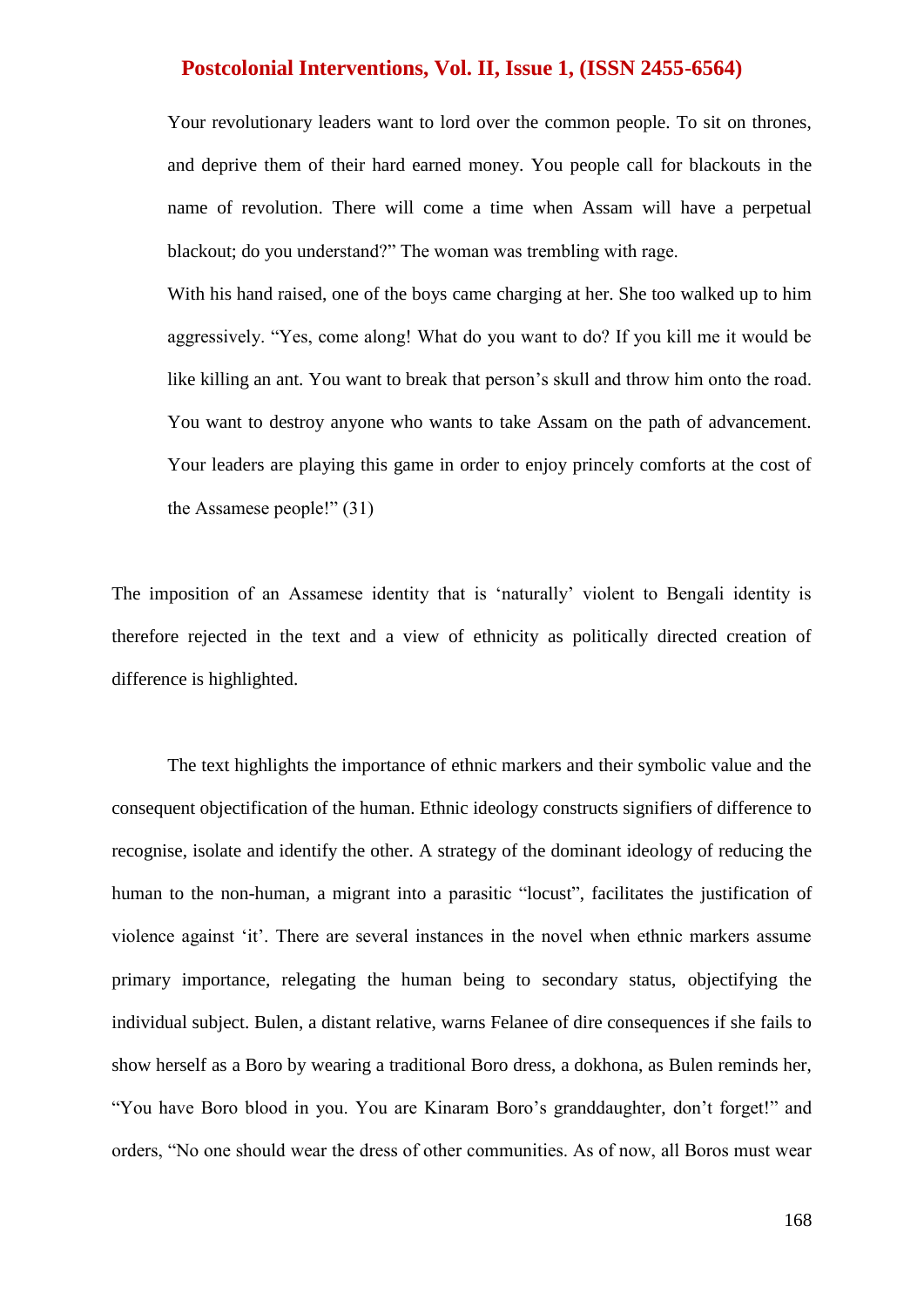their dress only" (174). The text illustrates how the display of wrong ethnic markers might spell danger and right ethnic markers could help in being spared, how such markers help in differentiating between a native and a "traitor", a local and an "outsider". Biren Baishya, a neighbour at the village, scolds Felanee for holding on to her mother"s white shell bangles and pleads with the Assamese doctors not to mistake her as a Bengali, for she was a "true Assamese': " 'Didn't I tell you that they would be your undoing. You belong to a Koch family, yet here you are, with these Bengalis! Take off those wretched bangles at once, I tell you!" . . . Addressing the boy in the white coat, Biren bemoaned Felanee"s plight. She was a true Assamese, a Koch!" (32). However, the text points out, just being a "true Assamese" was not sufficient, one"s legitimate identity had to be broadcast in times of conflict in order to be distinguished from the "outsiders" and escape violence: when rumours of murderous acts of ethnic cleansing reach the village, Biren Baishya had suggested to Felanee"s husband that "both houses should fly an Assamese gamosa like a flag" in order to be identified as Assamese and therefore spared from violence (17).

Felanee challenges the essentialisition of identity that tries to devour her humanness. She does not wish to part with her shell bangles because she feels an inclination to her Bengali roots; she clings to them in spite of repeated warnings because they bear the memories of her mother: "brushing her lips against her bangles she tried to smell her mother's fragrance" (15). The 'otherness' inflicted upon her cannot overpower her, neither does it inhibit her natural human sensibilities. The gruesome violence she faces does not induce feelings of vindictiveness within her. The text does not prop up any belligerent antagonistic identity as a reaction to the violence. Felanee, along with the other women depicted here, are all survivors, surviving the onslaught of belligerent ideologies, ideologies of conflict and hatred.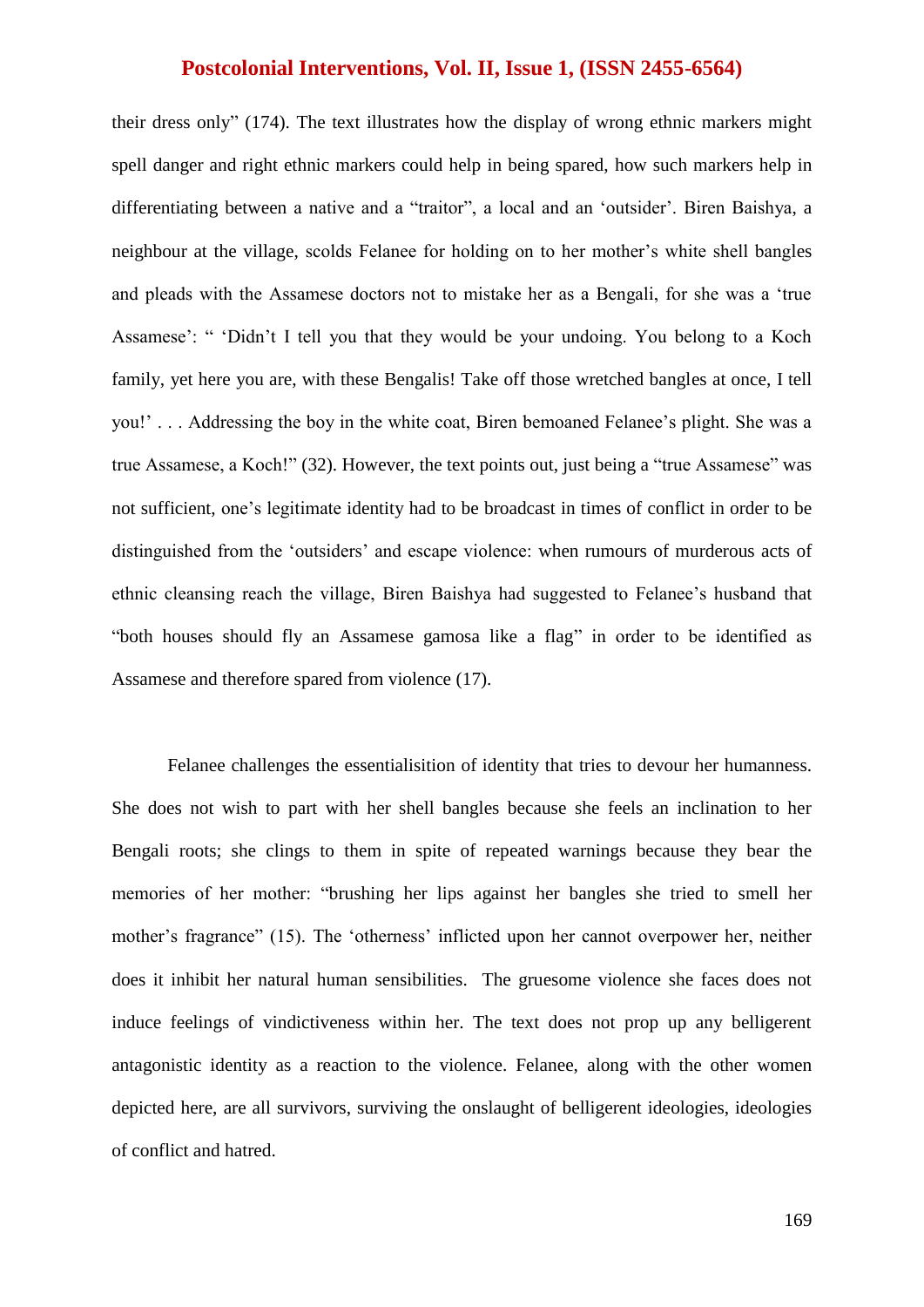The politics of vendetta that ethnic ideology propagates justifies any kind of brutality against the dehumanized 'other'. However, it may be argued that in text's foregrounding of the battle between the humanistic attributes of the self with the vicious political ideologies, there is an attempt to depict the rioters, the "insiders" who have imbibed the ideology of ethnic difference, as really the dehumanized beings. The depiction of the violence is so graphic that it seems to project a notion of ethnicity as pathological, not only irrational but as a sort of insanity, at least in its extremes (18-19, 22-24, 38-39). To these rioters symbols of the sacred become profane: the mob of murderers and arsonists had chosen the temple precincts and the temple drum for declaring their ethnic war: "Who would have imagined that the "doba" would turn into a war drum? Who would associate the drum beats with blood, fire, brutal killings and death? (36). The incoherent blabbering of the dim-witted Raghu reveals the incapacity of language to render the horror of the event. However, seemingly meaningless expressions like "people without faces" or "people without eyes and heads" (39) could be interpreted as the text"s oppositional strategy of exposing the rioters as transformed into 'monsters' by ideological brainwashing,

He looked retarded with his lisping speech and unsteady walk. But anyone who had seen him work realised his worth. He had basic intelligence.

. . . Lisping more than usual, Raghu started lamenting. "I was in school, Moni"s Maa," he said, "There were so many people without faces that came at night. . . ."

In the temple the drums went dhoom, dhoom, dhoom and it was full of these people without eyes and heads. I went down to the ditch and covered myself with water hyacinths. And then they set fire to Shibani and Shibani"s father in your house, Moni"s Ma! And in the morning there were dogs and foxes. And there were bodies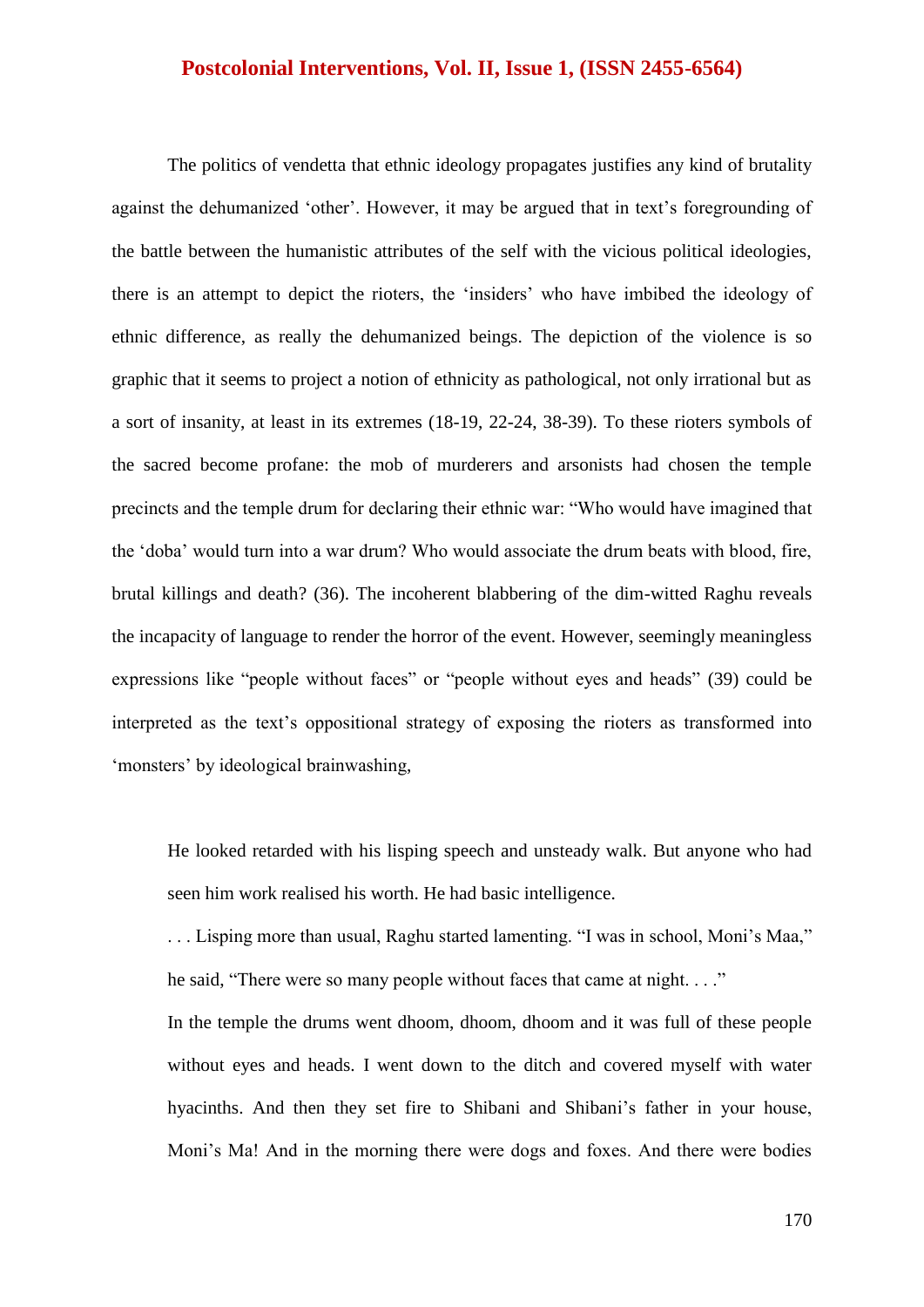like burnt fish!" After this incoherent and staccato delivery he started howling loudly. Slowly his crying turned into a sobbing moan as he continued, "Dadu, Dida . . . under the silk cotton  $\dots$  the two heads  $\dots$  goat's head  $\dots$  Biren butcher's shop  $\dots$  and red, red blood. More blood." (38-39)

Biren Baishya, who describes these faceless men as really not men, but ghosts, evil spirits, further underlines this strategic demonization of the rioters: "Come, let's get out of here," he said. "This is a ghost village now. Didn"t you hear what Raghu said? By nightfall the place will abound in faceless ghosts" (40).

The text's rejection of a general overemphasis on ethnic identity is in congruence with its insistence on our primary identities as human beings. Felanee was marked at her birth as the rejected one, by her name "Felanee – the throw away" (9), and in her turn, one may argue, she rejects the forces that try to subsume her subjectivity within the narrow confines of an ethnic identity. The image of her birth, her mother Jutimala throwing the new born away from the fire engulfing their house, is also an apt image, as the fire serves as a metaphor for the fires of vengeance that fuel ethnic violence. It may be said that in spite of several identities trying to claim her, she remains "just a human being". Felanee may be considered as a representational figure in the text that takes an oppositional stand against ethnic ideologies, but her uniqueness lies in her genealogy – combining "true Assamese", Boro and Bengali roots in one body and one consciousness. Her subjectivity is never represented as fragmented, or divided along the cultures she has inherited, but as stable. Considering Felanee as an individual, it is possible to trace in her a developing subjectivity in the course of the text. Just as the carnage at her birth had left her an orphan, the burning of the village and the killing of her husband leaves her destitute. It marks a transformation in her: from the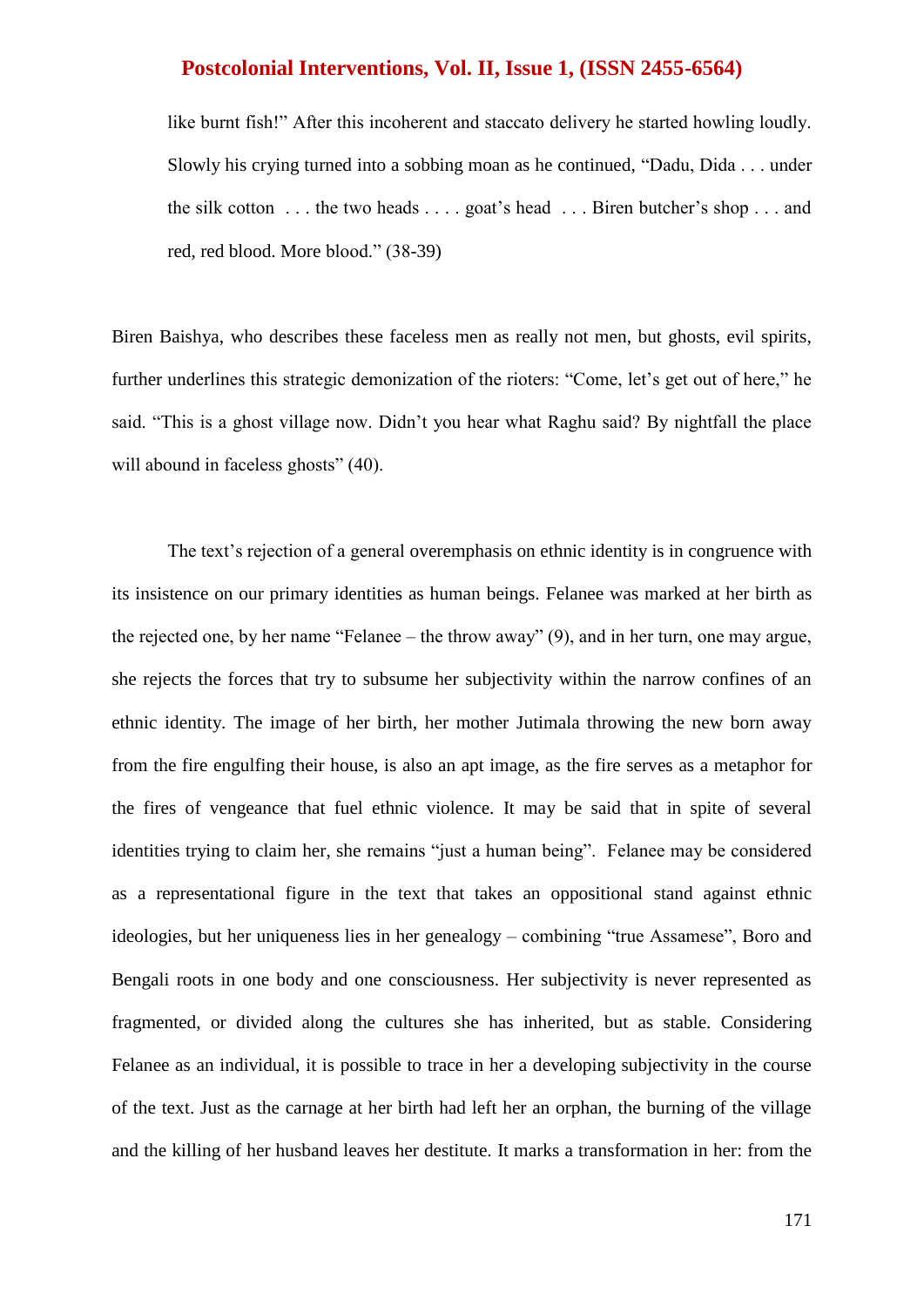circumscribed though content life that she had led, she is thrown into a larger world. From the identities that had defined her previously – Ratnamala and Jutimala"s progeny and Lambodar's wife, she can proclaim herself as "just human". It is the self-sufficiency inherent in the words that also leads her, in her subsequent life at the Settlement, to a greater realisation of being a woman. In the Settlement she comes across a community of women – Kali Boori, Jon's mother, Ratna's mother, Jaggu's wife and Minoti – who strive everyday against the dual shackles of poverty and patriarchy. In their empathy for each other they find the courage for a united act of resistance against the armed forces that threaten to disrupt their lives again. Their individual stories create a narrative of humanity against the powerful discourse of ethnicity that encompasses their lives.

The novel has thus deconstructed an essentialised notion of ethnic identity and the unthinking valorisation of blood descent in the conception of ethnicity through the representational figure of the protagonist. Such ethnicity becomes revealed in the text as an instrument of power in the hands of devious politicians for mass mobilization. The most important aspect, however, seems to be the text's critique of the dehumanization provoked by the discourse of ethnicity that encourages violence against the "other". Ultimately, however, it is the indivisibility of the self, and the sanctity of being "human", in the face conflicting pulls of identity, that is proclaimed through the character of Felanee:

Felanee kept looking at the boys. What did they want to do? Who will live in their independent country? And who will live in Bulen's state? What all will they divide? Could they divide the sky over their heads? Will they divide the water in the rivers; the trees, the land, the people? Will they separate Kali Boori from her, and Minoti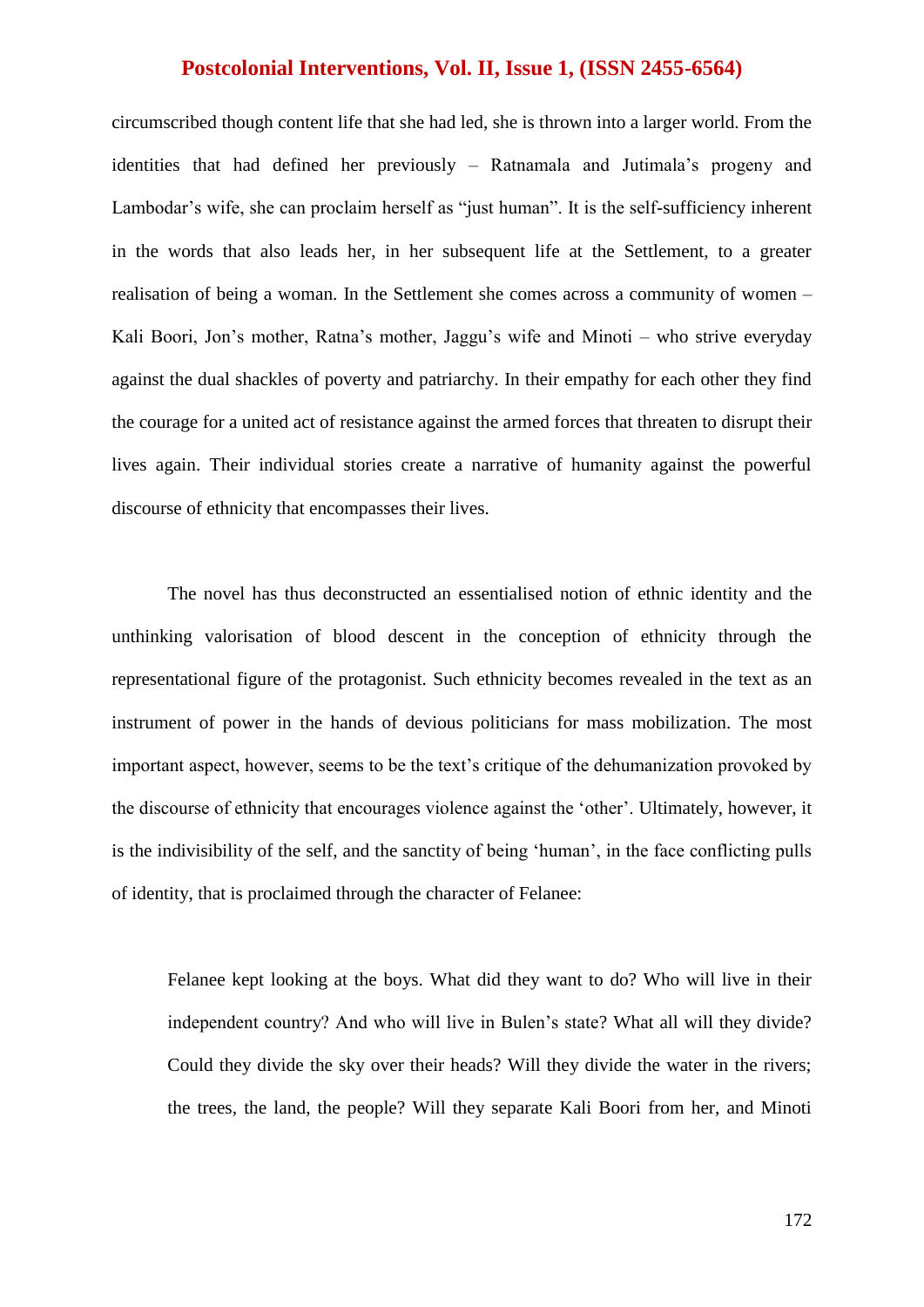from Sumala? Will they divide Jon"s mother, Jaggu"s wife, Kali Boori and Phool? How would they be divided? Would they be cut into pieces and divided? (184)

The ostensibly glorious dreams of emancipation broadcast by ethnic mobilizations for an "independent country" or "separate state" are challenged by the persistent questioning that underlines the vacuity and deceit of such claims. The interspersed rhetorical questions highlight the impossibility of achieving a "golden era" by dividing human beings and sowing the seeds of hatred. The desire for an ethnically pure space could be a psychological problem, which can only lead to endless dissection and bloodshed; but equating such an imaginary space with a dream of development, economic self-sufficiency and cultural harmony is downright deceit. This deception is concealed in every ethnic ideology that seeks to eliminate the other. *The Story of Felanee*, therefore, presages the peril of subsuming the human under the ethnic.